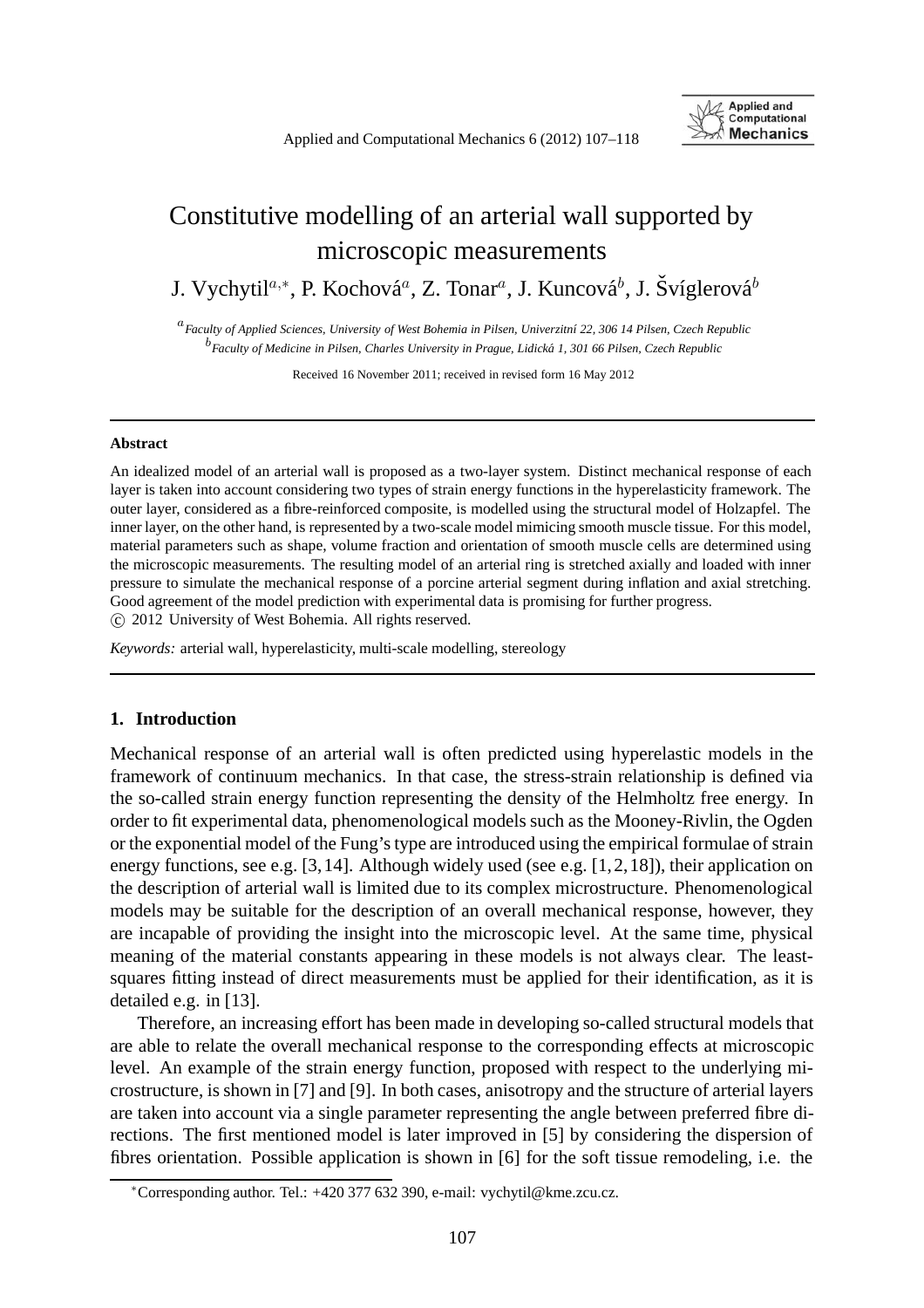alignment of collagen fibres along the directions of principal stresses. In [10], an anisotropic hyperelastic model is proposed for fibre-reinforced materials. Taking into account an arbitrary number of fibre families, the strain energy function is proposed as a sum of exponential functions which makes it suitable for the description of soft collagenous tissues. Also, an issue of polyconvexity as a favourable property of strain energy functions is addressed. The model is generalized in [4] and applied for the description of uniaxial and biaxial tension tests with human coronary arteries and abdominal aorta. In this case, five material parameters are determined upon the comparison with experimental data.

Another approach of including the fibrous nature of the soft tissue into a hyperelastic model is demonstrated in [20]. Here the eight chain model is introduced as a representative volume element of the arterial layer. As a result, orthotropic strain energy function of the tissue is obtained respecting the entropy elasticity of individual polymer chains. Especially in this case of the bottom-up approach, all material parameters have a clear physical meaning related to the microstructure. However, as in the case of the angle between fibre orientation in [7], most of these parameters have to be determined by the least-squares fitting as their direct identification is not feasible.

The aim of this work is to contribute to the trend of the bottom-up approach in the constitutive modelling of arteries by employing the two-scale hyperelastic model which is based on the arrangement of soft tissues at the cellular level. The paper is organized as follows. In section 2 an idealized model of an artery is proposed as a two-layer thick walled tube composed of media and adventitia layers. Description of kinematics follows the approach proposed in [7] considering three configurations. Hence, residual stresses are taken into account via a parameter representing the opening angle of the arterial ring at the reference state. Distinct mechanical properties of individual layers are taken into account by considering two types of strain energy functions. Adventitia, the outer layer, is represented by the structural model of Holzapfel et al. proposed in [7]. Media, on the other hand, is described using the so-called "balls and springs" (BS) model introduced in [8].

Direct identification of some of the model parameters is done in section 3. Experimental methods of stereological assessment are performed for the smooth muscle tissue of a porcine abdominal aorta and a gastropod as it is detailed in [16, 17]. Thus the structural information is obtained, namely the relative volume fraction of smooth muscle cells within the media, their orientation, their size and their shape. It corresponds directly to several constants appearing in the BS model representing the material of media. Moreover, thickness of both media and adventitia is determined for a carotid artery from a freshly killed domestic pig.

Finally, the model predictions are compared to the experimental data in section 4. The porcine carotid artery is stretched longitudinally and pressurized at the same time following the experimental procedure described in [19]. As a result, pressure-diameter diagram is obtained for a given value of the axial stretch. Theoretical curves predicted by the model are obtained using the combination of both direct measurement of material parameters and the least-squares fitting.

## **2. Model of an arterial segment**

## *2.1. Description of deformations*

An arterial segment is considered as an axisymmetric thick-walled tube consisting of two layers, the media (inner) and the adventitia (outer). Its description follows the approach detailed in [7, 19]. The reference configuration is characterized with the length  $L$ , inner and outer radii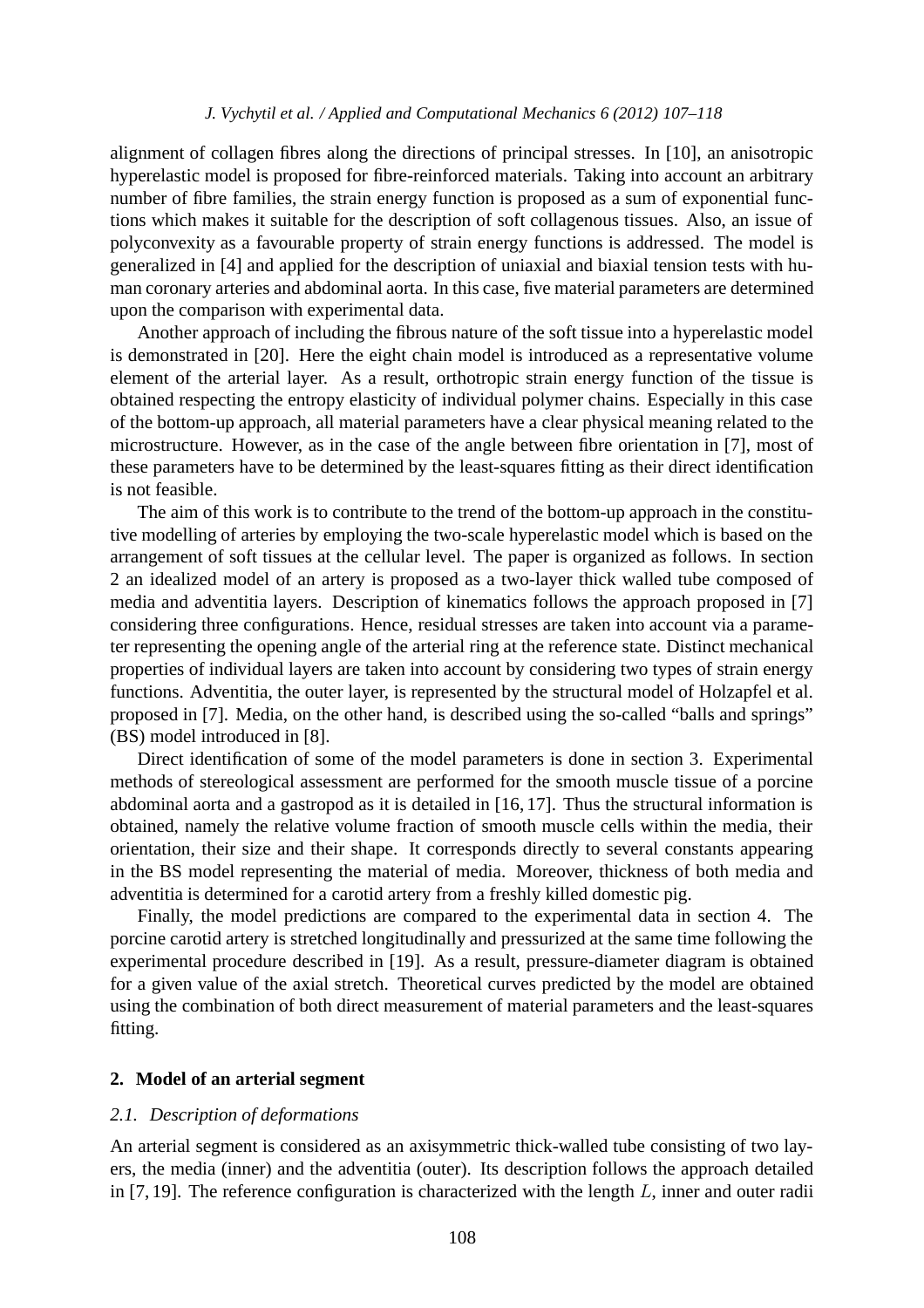

Fig. 1. The reference (left) and the current configuration (right) of an arterial segment loaded with inner pressure and axial stretch

 $R_{in}$ ,  $R_{out}$ , media thickness  $H_m$  and the opening angle  $\alpha$ , see Fig. 1. Loaded with the inner pressure  $\Delta P$  and the axial stretch  $\lambda_z$ , the segment occupies the current configuration characterized with the length  $\lambda_z L$ , and the inner and outer radii  $r_{in}$ ,  $r_{out}$ . Clearly, we assume the segment remaining as an axisymmetric tube also at this configuration, see Fig. 1. Due to the symmetry of the geometry and the loading, the description of kinematics is in fact reduced into a one-dimensional problem of the deformed radius  $r(R)$ . Applying the assumption of incompressibility, it is given with the formula

$$
r(R) = \sqrt{\frac{R^2}{h\lambda_z} + C}.\tag{1}
$$

Here,  $h$  is a parameter related to the opening angle as

$$
h = \frac{2\pi}{2\pi - \alpha},\tag{2}
$$

quantifying in fact the residual stress and  $C$  is a constant to be determined from the boundary conditions. Applying the constitutive equations of hyperelasticity,

$$
\boldsymbol{\sigma} = \frac{\partial \hat{W}}{\partial \mathbf{F}} \mathbf{F}^T - p \mathbf{I},
$$
\n(3)

we obtain the relationship between  $\Delta P$  and C,

$$
\Delta P = \int_{R_{in}}^{R_{in}+H_m} \frac{r'}{r} \left(\frac{hr}{R}\hat{W}_2^m - r'\hat{W}_1^m\right) dR + \int_{R_{in}+H_m}^{R_{out}} \frac{r'}{r} \left(\frac{hr}{R}\hat{W}_2^a - r'\hat{W}_1^a\right) dR. \tag{4}
$$

Here,  $\sigma$  is the Cauchy stress tensor,  $\hat{W}$  the strain-energy function, F the deformation gradient, p the hydrostatic pressure and the superscripts  $m$  and  $a$  refer to the media and adventitia, respectively. The notion  $\hat{W}_i$  stands for the partial derivative of  $\hat{W}$  with respect to the corresponding diagonal component of the deformation gradient,

$$
\hat{W}_i = \frac{\partial \hat{W}}{\partial \lambda_i}, \quad \lambda_i = F_{ii}.
$$
\n(5)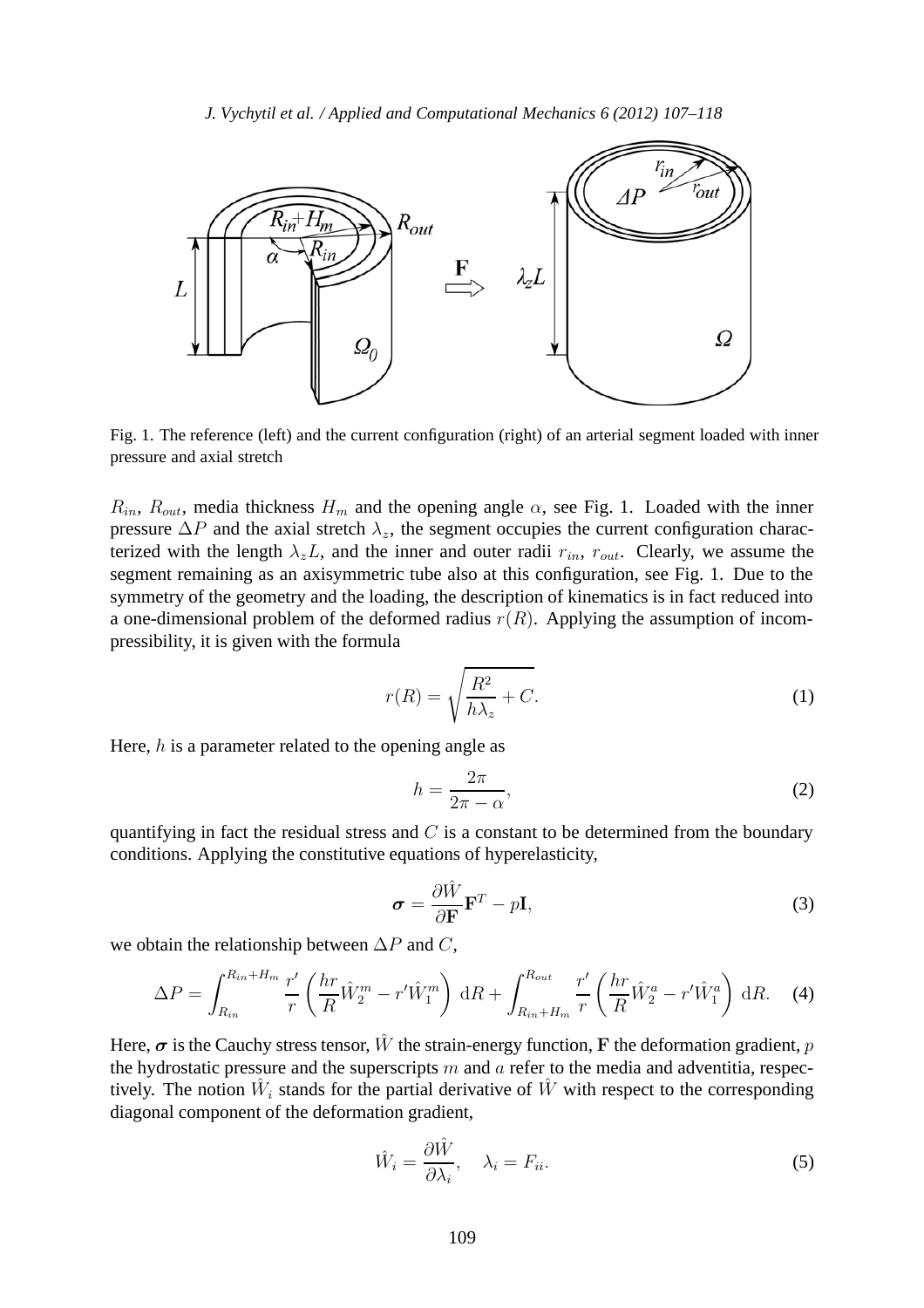## *2.2. Material models*

In agreement with [7], the adventitia is considered as a fibre-reinforced composite, characterized by the strain energy function

$$
\hat{W}^{a} = \frac{\mu}{2} \left( \hat{I}_{1} - 3 \right) + \frac{\kappa_{1}}{2\kappa_{2}} \left[ \left( e^{\kappa_{2} (\hat{I}_{4} - 1)^{2}} - 1 \right) + \left( e^{\kappa_{2} (\hat{I}_{6} - 1)^{2}} - 1 \right) \right],
$$
\n(6)

where  $\mu$ ,  $\kappa_1$  and  $\kappa_2$  are material constants,  $\hat{I}_1$ ,  $\hat{I}_4$  and  $\hat{I}_6$  are invariants and pseudo-invariants, respectively. They are defined as

$$
\hat{I}_1 = \text{tr }\hat{C}, \quad \hat{I}_4 = \hat{C} : A_1, \quad \hat{I}_6 = \hat{C} : A_2, \quad A_1 = a_{01} \otimes a_{01}, \quad A_2 = a_{02} \otimes a_{02}. \tag{7}
$$

Here,  $\hat{C}$  is the distortional component of the right Cauchy-Green tensor,

$$
\hat{\mathbf{C}} = (\det \mathbf{C})^{-1/3} \mathbf{C}, \qquad \mathbf{C} = \mathbf{F}^T \mathbf{F}.
$$
 (8)

The material is supposed to be reinforced by two families of fibres with predominant directions  $a_{01}$  and  $a_{02}$ .

Note that the strain-energy function (6) is in fact composed of two contributions. The first one corresponds to the isotropic mechanical response of the matrix and is represented by the neo-Hookean term. The second one corresponds to the anisotropic mechanical response due to collagen fibres. The fibres are supposed to form a symmetrical structure so that their direction vectors can be expressed as

$$
\boldsymbol{a_{01}} = \left[0, \cos\beta, \sin\beta\right]^T, \qquad \boldsymbol{a_{02}} = \left[0, \cos\beta, -\sin\beta\right]^T. \tag{9}
$$

The angle  $\beta$  between the fibres represents an additional parameter appearing in the material model, see Fig. 2.

Media, on the other hand, is of different structure. Focusing on the contribution of the smooth muscle tissue we use the two-scale hyperelastic model introduced in [8]. Its microstructure is formed of incompressible balls interconnected mutually via linear springs to mimic the arrangement of smooth muscle cells and extracellular matrix. Each ball is also reinforced with



Fig. 2. Representative volume elements of the material models corresponding to the continuum points in the adventitia (A) and the media (M) layers. Two-dimensional sections are depicted for simplicity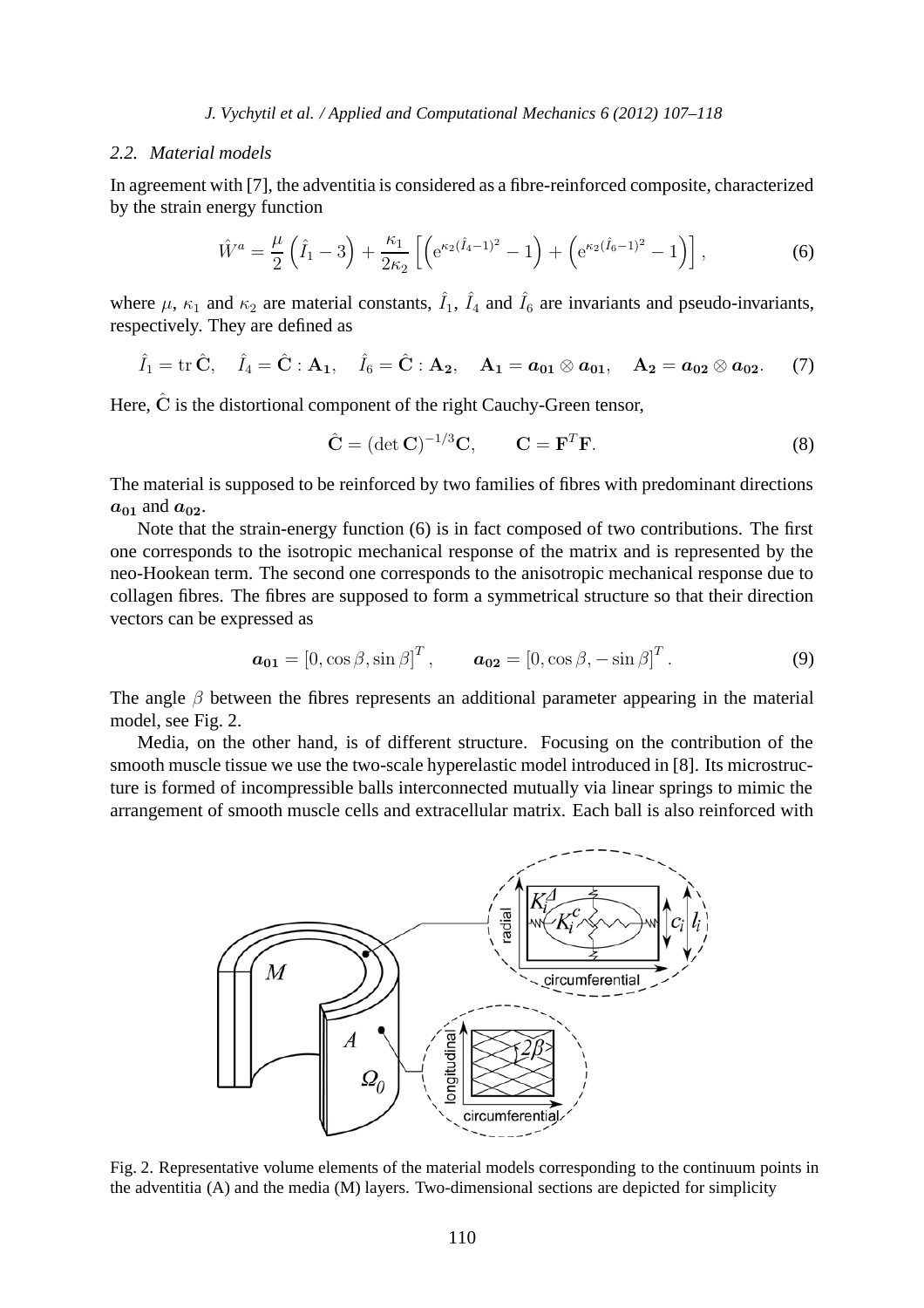linear springs representing cytoskeleton. Hence we call it the "balls and springs" (BS) model. The representative volume element (RVE) of the BS model is depicted in Fig. 2. Here,  $l_i$  denotes the sizes of the RVE,  $c_i$  the sizes of the ellipsoidal ball,  $K_i^c$  the stiffness of the springs reinforcing the ball and  $K_i^{\Delta}$  the stiffness of the springs representing the extracellular matrix. The subscript i denotes the spatial direction,  $i = 1, 2, 3$ . The strain energy function can be expressed in the form

$$
W^{m} = \sum_{\substack{i=1 \ i \neq j \neq k}}^{3} \frac{K_{i}}{2} \frac{k_{i}}{1 + k_{i}} l_{ij} l_{ik} (\lambda_{i} - 1)^{2} + \min_{\substack{r_{i} \\ r_{1}r_{2}r_{3} = 1}} \sum_{\substack{i=1 \ i \neq j \neq k}}^{3} \frac{K_{i}}{2} (1 + k_{i}) g_{i}^{2} l_{ij} l_{ik} \left(r_{i} - \lambda_{i}^{eff}\right)^{2}.
$$
 (10)

Here, the effective stretches are introduced,

$$
\lambda_i^{eff} = \frac{\lambda_i - 1}{g_i(1 + k_i)} + 1.
$$
\n(11)

The material parameters of this model are derived from the microscopic level as

$$
K_i = \frac{K_i^{\Delta}}{l_i}, \qquad k_i = \frac{K_i^c}{K_i^{\Delta}}, \qquad l_{ij} = \frac{l_i}{l_j}, \qquad g_i = \frac{c_i}{l_i}.
$$
 (12)

Although the strain energy function is formed solely by quadratic contributions of the stretched/compressed springs connected in a simply-looking structure, the resulting formula (10) is rather complex. The reason for this is due to the configuration of inner structure represented by the shape of the ball. Instead of simply assuming the shape of the ball to be governed by the macroscopic deformation gradient (affine micro-deformations), it is "allowed" to occupy the shape which minimizes the overall deformation energy of the RVE. Hence, the strain energy function is split into a part describing an averaged spring elasticity of whole RVE and a part expressing the corresponding minimization problem. The dependence on the shape of the ball is given via dimensionless parameters  $r_i$ ,

$$
r_i = \frac{c_i'}{c_i},\tag{13}
$$

where  $c_i$  represent sizes of the ball at the actual configuration. Clearly, the constraint

$$
r_1 r_2 r_3 = 1,\t\t(14)
$$

stands for the incompressibily of the ball. Notice that the reference configuration of this model coincides with the natural one of zero strain energy as

$$
r_i = 1, \qquad \lambda_i = 1 \Rightarrow \lambda_i^{eff} = 1, \qquad W^m = 0. \tag{15}
$$

It means that there is neither tension nor compression within springs forming the RVE at the reference state and hence it is stress-free. Unfortunately, the minimization problem (10) has no analytical solution in general. Therefore, there is no analytical formula regarding stress-strain relationship which means that stress components have to be calculated numerically using the definition (3).

It is worth stressing that the proposed model is orthotropic and has a large number of material parameters. However, concerning the smooth muscle tissue within arterial wall, the assumption of the transverse isotropy is employed considering the radial and longitudinal directions to be equivalent. This assumption result in the total number of seven material parameters, namely  $K_1, K_2, k_1, k_2, g_1, g_2$  and  $l_{12}$ .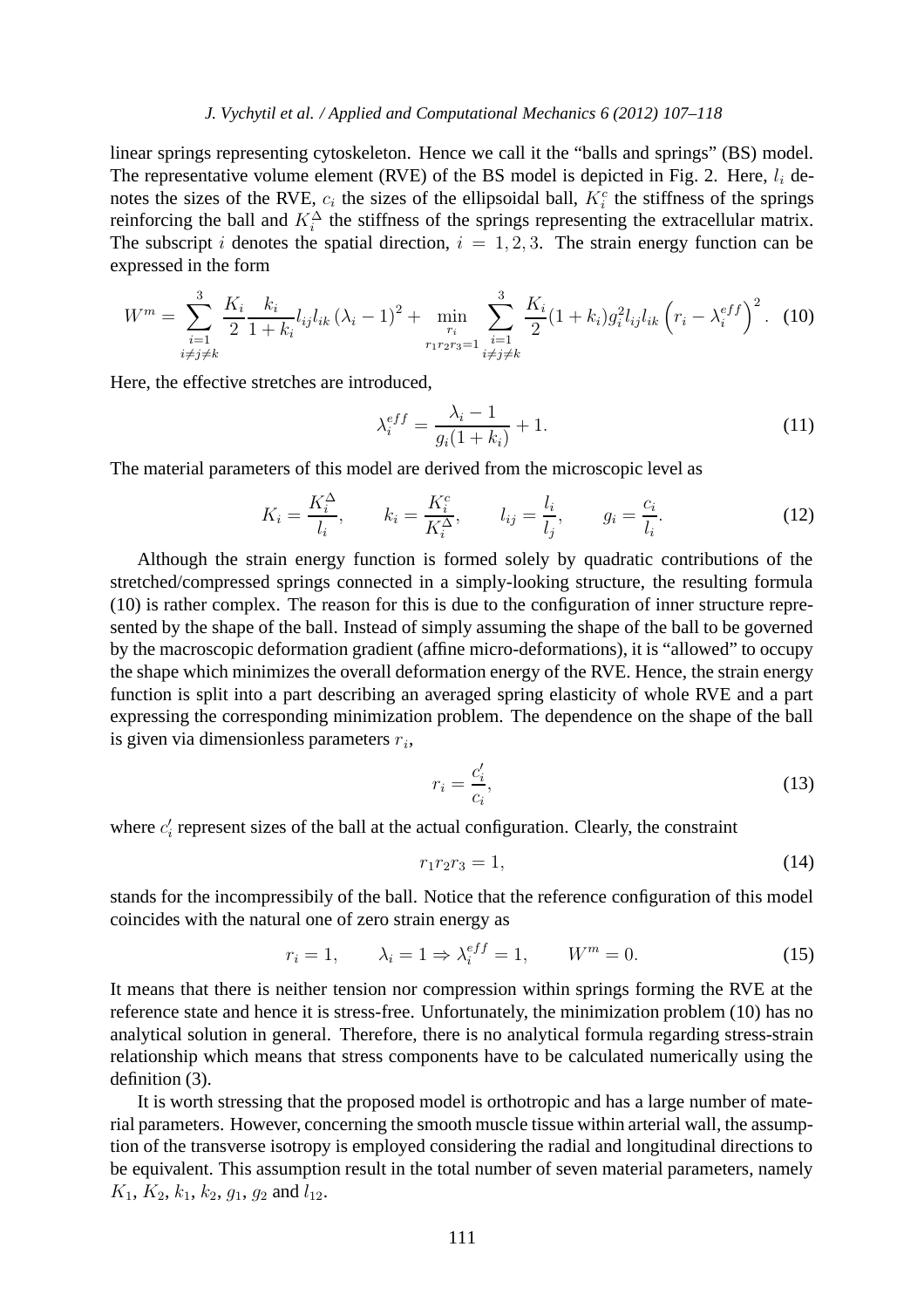## **3. Identification of model parameters**

## *3.1. Geometry of an arterial ring and the media thickness*

A sample of carotid artery was taken from a minipig involved in another experiment performed at the experimental facility of the Faculty of Medicine in Pilsen. The animal received humane care in compliance with the European Convention on Animal Care and the whole project was approved by the Faculty Committee for the Prevention of Cruelty to Animals. The carotid artery was rinsed with Tyrode's solution and placed in ice-cold Tyrode's solution. An approximately 1 cm-long ring was taken from the artery to assess its geometrical parameters, i.e. the inner and outer radii and the opening angle. Using three measurements at each end of the sample, the mean values were obtained as  $R_{in} = 1.29$  mm,  $R_{out} = 1.49$  mm and  $\alpha = 108^\circ$ .

The sample was then fixed in 10 % formalin, dehydrated in graded ethanol solutions and embedded in paraffin blocks for histological analysis. The tissue block was cut transversally into 5  $\mu$ m-thick histological sections, mounted on slides and stained with Verhoeff's haematoxylin and green trichrome [12] in order to show the overall layers of the arterial wall (the intima, the media, and the adventitia) and to distinguish elastin, collagen fibres, and vascular smooth muscle cells (SMC). The cytoplasm of SMC stains reddish with the acid fuchsin. Four micrographs were analyzed using the Ellipse software (ViDiTo, Košice, Slovakia). They were sampled in a systematic uniform random manner round the circumference of the carotid wall. The intima-media thickness was measured using a line tool connecting the surface of the intima with the most external layer of the compact vascular smooth muscle of the media, see Fig. 3. As the intima was represented only by a single layer of endothelium supported with a very thin layer of subendothelial connective tissue, it was neglected in agreement with model assumptions. The measurements thus resulted in a mean value of media thickness,  $H_m = 0.89$  mm.



Fig. 3. The intima media thickness (black line) was measured three times per micrograph. Modified green trichrome stain, scale bar  $100 \mu m$ 

## *3.2. Orientation of smooth muscle tissue within media*

Unlike the contours of individual muscle cells, the nuclei are easy to be visualized in routine histological sections. As the smooth muscle cells are spindle shaped and the long axes of their oval nuclei run parallel to the long axis of the muscle cells, describing the orientation of the nuclei is a good estimate for assessing the orientation of the whole smooth muscle cells. For the model presented in this paper, we use the previously published distribution of angles between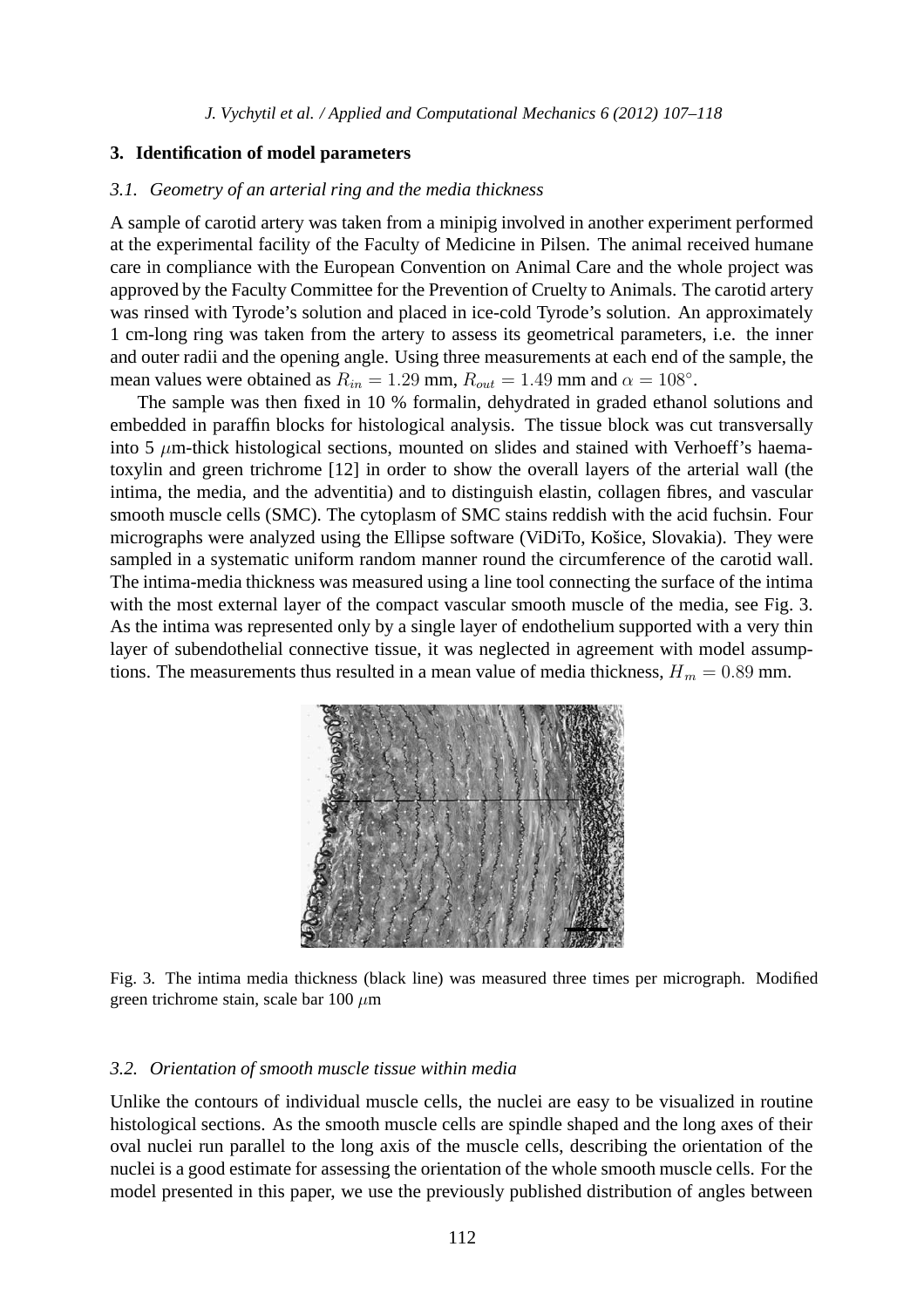

Fig. 4. Orientation of nuclei of smooth muscle cells in a transverse section of tunica media of porcine aorta. Based on a method previously published in [17]

the long axes of smooth muscle cells and the circumferential direction of arterial wall [17]. In the transverse section, the angle ranges within the interval  $\langle -38, 35 \rangle^{\circ}$ , i.e. the orientation of nuclei and therefore smooth muscle cells is considered as circumferential, see Fig. 4.

#### *3.3. Model parameters of a single smooth muscle cell*

Due to the variability in size and shape of individual biological cells, estimating of their typical morphological parameters relies on stochastic geometry. Morphometric characteristics of vascular smooth muscle cells have not been published so far, therefore we use the values published in gastropod smooth muscle cells, where the mean cell volume is 1 358  $\mu$ m<sup>3</sup> [11, 16] and the maximum transversal diameter is approx. 6  $\mu$ m [15]. If the shape of smooth muscle cell is approximated by an ellipsoid with the minor axes of the same size, its length is calculated as 72 μm.

Concerning the proposed model, the observed orientation of smooth muscle tissue and the parameters of individual cells result in following conclusions. First, the model is considered as transversally isotropic with the sizes of the ball  $c_1 = c_3 = 6 \ \mu \text{m}$ ,  $c_2 = 72 \ \mu \text{m}$ . Second, the main axes of the ball and therefore the orientation of the RVE correspond to the spatial directions of the cylindrical coordinate system as it is depicted in Fig. 2.

## *3.4. Volume fraction of smooth muscle cells*

In order to determine the relative size of the ball within the RVE in our model, the volume fraction of smooth muscle cells is employed. This parameter represents the ratio of the volume of cells and the volume of the whole tunica media. We use the values for the porcine abdominal aorta published in [17]. Here the stereological point-grid method is used, allowing a reliable estimation of area fraction of smooth muscle cells within the media. According to the Cavalieri principle, the volume fraction is estimated with the mean value of  $V_{rel} = 0.65$ .

In the BS model, let us assume the thickness of the extracellular matrix is expressed with a constant  $\delta$  in all three spatial directions, i.e.

$$
l_i = c_i + \delta. \tag{16}
$$

Introducing the dimensionless parameters  $\delta^* = \delta/c_1$  and  $c^* = c_2/c_1 = 12$ , the expression for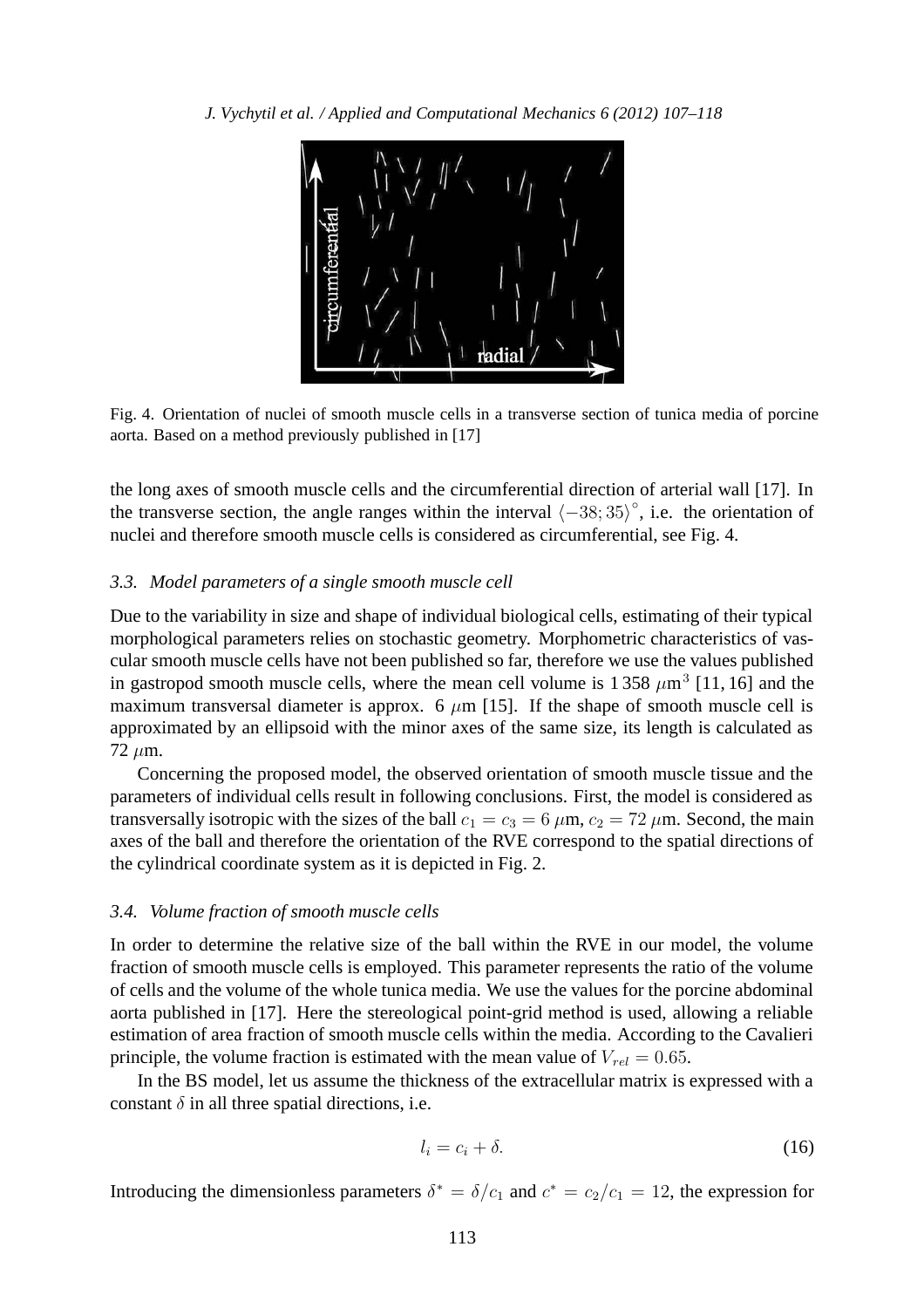the relative volume fraction,

$$
V_{rel} = \frac{c_1^2 c_2}{l_1^2 l_2},\tag{17}
$$

leads to the equation

$$
(\delta^*)^3 + (2 + c^*) (\delta^*)^2 + (2c^* + 1)\delta^* + \left(1 - \frac{1}{V_{rel}}\right)c^* = 0.
$$
 (18)

As a solution of this equation, parameter  $\delta^*$  is obtained. Finally, using the definitions (12) and (16), three material parameters of the BS model are identified,

$$
g_1 = \frac{1}{1+\delta^*} = 0.81,
$$
  $g_2 = \frac{c^*}{c^*+\delta^*} = 0.98,$   $l_{12} = \frac{1+\delta^*}{c^*+\delta^*} = 0.10.$  (19)

## **4. Mechanical response of an arterial segment during inflation and axial stretching**

#### *4.1. Experimental data*

In order to compare the model predictions with experimental data, a sample of porcine carotid artery is investigated. Namely, we use the sample described in section 3.1. The experiment follows the procedure that is detailed in [19]. Therefore, only a brief summary is given in this section. The sample is clamped into a measurement device (Tissue bath MAYFLOWER, Perfusion of tubular organs version, type 813/6, Hugo Sachs Electronik, Germany) with the axial stretch of  $\lambda_z = 1.5$  to mimic *in vivo* conditions. After preconditioning, the sample is loaded with inner pressure from 0 up to 200 mm Hg. At the same time the outer diameter is measured at the middle region of the segment. Resulting pressure-diameter diagram is plotted in Fig. 5. Here the units are converted as  $1 \text{ mm Hg} = 133.322 \text{ Pa}.$ 

## *4.2. Model predictions*

Theoretical pressure-diameter curves are obtained by the model of an arterial segment using the formulae derived in section 2 and the material parameters obtained in section 3. As an axisymmetric tube formed of two layers, its geometry is described with inner radius  $R_{in}$  =



Fig. 5. Experimental pressure-diameter diagram and the theoretical curves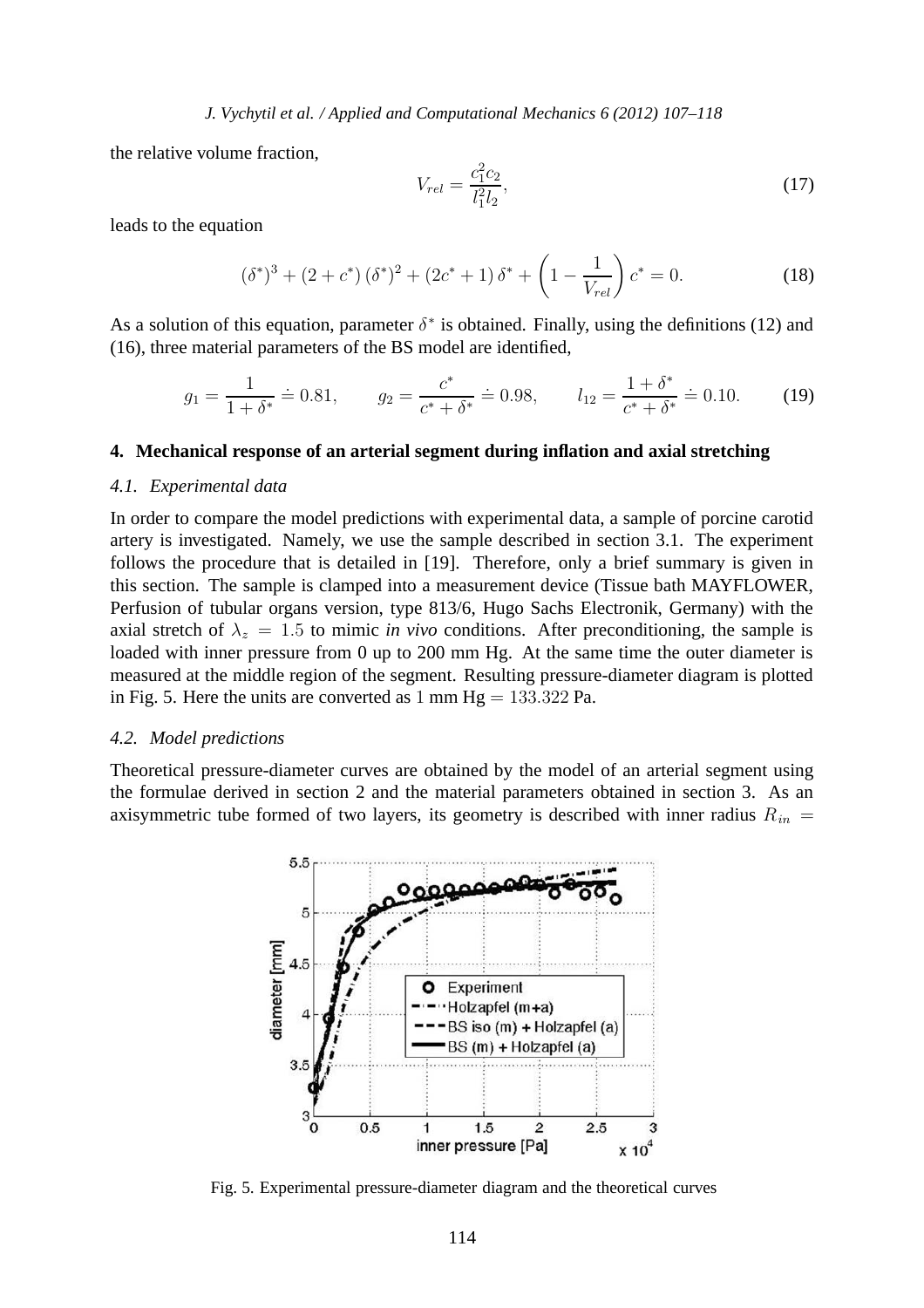1.29 mm, outer radius  $R_{out} = 2.49$  mm, opening angle  $\alpha = 108°$  and the media thickness  $H_m = 0.89$  mm. Adventitia, the outer layer, is considered as the structural material model of Holzapfel with four unknown material parameters,  $\mu$ ,  $\kappa_1$ ,  $\kappa_2$ ,  $\beta$ . Concerning the media, described using the BS model, three material parameters related to the microstructure of smooth muscle tissue are determined by the microscopic measurements, namely  $g_1 = 0.81$ ,  $g_2 = 0.98$ and  $l_{12} = 0.10$ . However, four material parameters related to the stiffness of smooth muscle cells and extracellular matrix are unknown, i.e.  $K_1$ ,  $K_2$ ,  $k_1$  and  $k_2$ . All the unknown parameters (eight in total) are obtained by the comparison of the theoretical pressure-diameter curve with the experimental data using the least-squares fitting. The result is plotted using the solid line in Fig. 5. Material parameters, obtained by the least-squares fitting, are listed in Table 1.

For comparison, two other models are considered. In the first one the isotropic restriction of the BS model is considered for media (dashed line). It corresponds to the cubic shape of the representative volume element containig spherical ball with stifnesses that are identical in all three spatial directions, i.e.  $K_i^{\Delta} = K^{\Delta}$ ,  $K_i^c = K^c$ ,  $c_i = c$ ,  $l_i = l$ , see Fig. 2. Number of material parameters is thus reduced to three for this model, namely  $K = K^{\Delta}/l$ ,  $k = K^{c}/K^{\Delta}$ ,  $g = c/l$ . The structural parameter is identified using the volume fraction of smooth muscle cells as  $g = \sqrt[3]{V_{rel}} = 0.87$ . The rest of the material parameters (six in total) is left for the least-squares fitting.

| $BS(m) + Holzapfel(a)$          | BS isotropic $(m)$ + Holzapfel (a) | Holzapfel $(m+a)$                 |
|---------------------------------|------------------------------------|-----------------------------------|
| $K_1 = 5.9 \times 10^5$ Pa      | $K = 5.9 \times 10^5$ Pa           | $\mu^m = 1.8 \text{ kPa}$         |
| $K_2 = 5.9 \times 10^5$ Pa      | $k = 9.8 \times 10^{-3}$           | $\kappa_1^m = 1.1 \text{ kPa}$    |
| $k_1 = 1.8 \times 10^{-2}$      |                                    | $\kappa_2^m = 0.2$                |
| $k_2 = 2.1 \times 10^{-4}$      |                                    | $\beta^m=42^\circ$                |
| $\mu = 82$ Pa                   | $\mu = 66$ Pa                      | $\mu^a = 1.3 \times 10^2$ Pa      |
| $\kappa_1 = 1.4 \times 10^2$ Pa | $\kappa_1 = 1.3 \times 10^2$ Pa    | $\kappa_1^a = 1.8 \times 10^2$ Pa |
| $\kappa_2 = 2.2$                | $\kappa_2=2.4$                     | $\kappa_2=1.5$                    |
| $\beta = 2.4^{\circ}$           | $\beta = 18^{\circ}$               | $\beta^m=26^\circ$                |

Table 1. The list of material parameters identified by the least-squares fitting

In the second case, the structural material model of Holzapfel is considered for both media and adventitia (dash-dotted line). In fact, it corresponds to the description of arterial wall as it is proposed in [7]. All material parameters (eight in total) must be determined by the least-squares fitting, namely  $\mu^m$ ,  $\kappa_1^m$ ,  $\kappa_2^m$ ,  $\beta^m$ ,  $\mu^a$ ,  $\kappa_1^a$ ,  $\kappa_2^a$ ,  $\beta^a$ . Here the superscripts m and a refer to the media and the adventitia, respectively.

In all three models, good agreement with experimental data is provided. However, combination of the BS model with the model of Holzapfel seems to be more accurate in comparison to the case when the model of Holzapfel is considered for both media and adventitia. Concerning the material parameters related to the Holzapfel model, the values obtained by the least squares fitting are comparable to those considered for the rabbit carotid artery in [7]. Obviously, there is only a slight difference in the mechanical response of the BS model and its isotropic restriction. This is caused by the influence of adventitia which dominates the mechanical response for higher pressure (due to the exponential character of the model).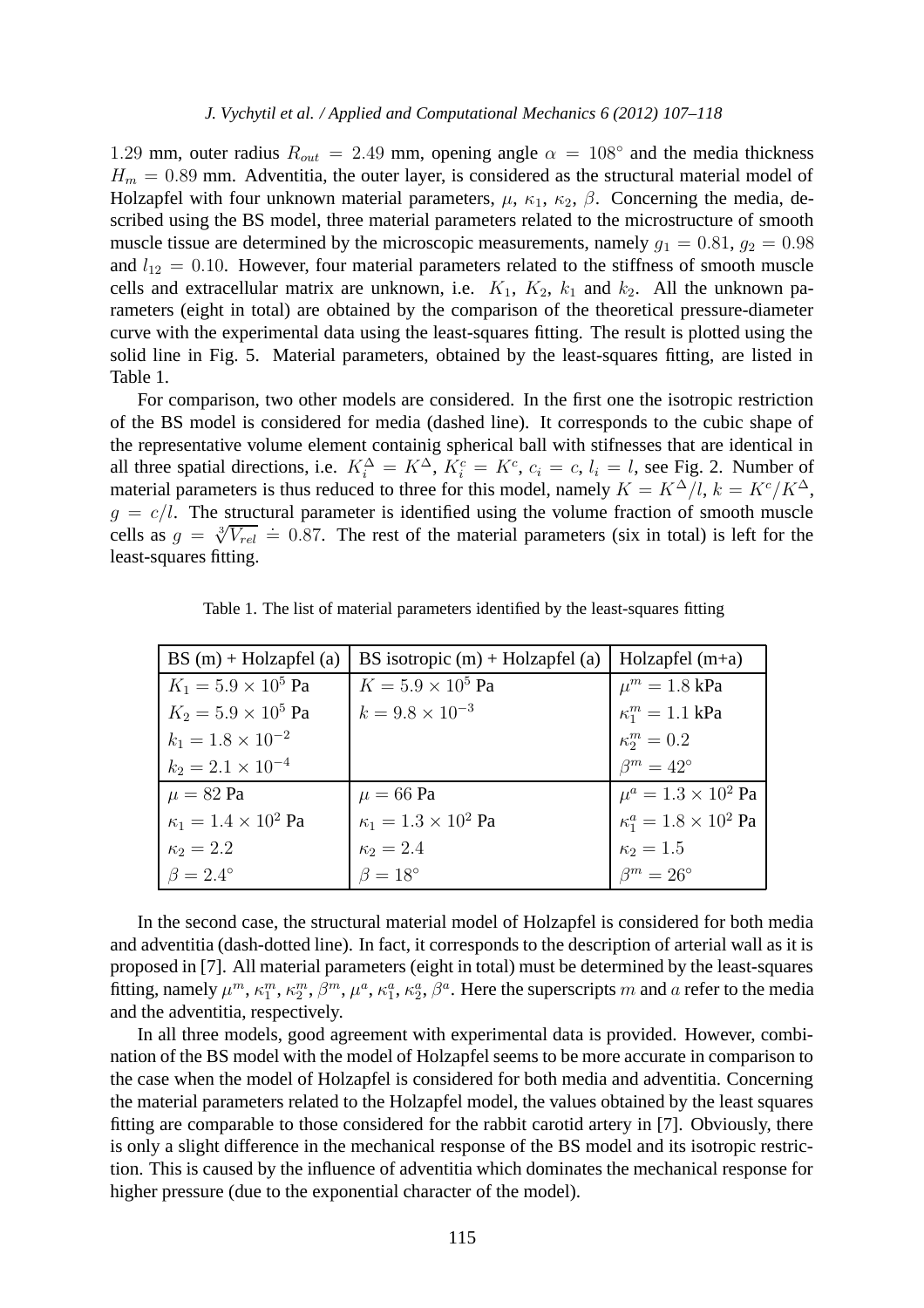## **5. Conclusion**

In this paper, an idealized model of an arterial segment as an axisymmetric tube is proposed. Although real arteries are composed of three layers, intima (the innermost layer) is very thin and makes an insignificant contribution to the overall mechanical response in healthy young arteries. Hence, it is neglected in this model.

Static analysis and description of deformations for the given load (axial stretch and inner pressure) follow the approach detailed in [7]. Due to the symmetry of the loading, the arterial segment keeps the shape of an axisymmetric tube also at the current configuration. During the experiment, on the other hand, the sample is clamped within the device and perfused intraluminarly which results in a more complex shape at the current configuration. However, accuracy of this simplification for the presented experimental setting is confirmed by FE analysis in [19].

Structural model of Holzapfel et al., employed for the description of the mechanical response of adventitia, is characterized with three material parameters related to stiffness and one material parameter related to structure. Although having a transparent physical meaning (angle between preferred fibre directions), direct identification of this parameter has not been done so far. Hence, the least-squares fitting is applied for all material parameters related to adventitia. BS model, representing the material of media, is proposed using the bottom-up approach which leads to the transparent physical meaning of all material parameters. Although this model is orthotropic in general, we use the transverse isotropic restriction upon the fact that smooth muscle cells are of approximately ellipsoidal shape with equal minor axes. Resulting material model is characterized with seven material parameters, three of them are identified directly using the microscopic measurements. It is worth stressing that the measurements take place using also the samples of porcine aorta and the smooth muscle tissue of gastropod even if the model represents an arterial segment of porcine carotid artery. Nevertheless, we assume this inconsistency to be tolerable for the particular parameters (relative volume fraction of smooth muscle cells in porcine aorta and shape of smooth muscle cells in gastropod). Performing these measurements in one sample corresponding to the model is favourable in future work though.

Comparison of the model prediction with the mechanical response of real arterial segment is performed using the porcine carotid artery undergoing inflation test. Theoretical curves exhibit a good agreement with experimental data, however, there are still eight material parameters identified by the least-squares fitting (six material parameters in the case of isotropic restriction). In the case of BS model, the resulting material parameters are of the order  $K_i \sim 10^5$  Pa,  $k_i \sim 10^{-4} \div 10^{-2}$ , meaning the living cells to be much softer compared to the extracellular matrix within smooth muscle tissue. Concerning the Holzapfel model, the resulting material parameters are comparable and of the same order as the parameters published for rabbit carotid artery in [7]. Only the value of the angle  $\beta$  is scattered, however, there is no measurement so far which could be useful in identifying this structural parameter. Moreover, the existence of preferred fibre directions of collagen fibres within adventitia is questionable.

Difference in the mechanical response of the presented model and its isotropic restriction is of small significance namely for higher pressures. This is caused by the exponential character of the mechanical response of adventitia which dominates in the overall mechanical response and acts as a stiff tube reinforcing the arterial segment. This phenomena is in agreement with experimental observations, although undesirable in our research. To be able to study the effect of material parameters related to microscopic level on the overall mechanical response, loading of the media alone is preferable.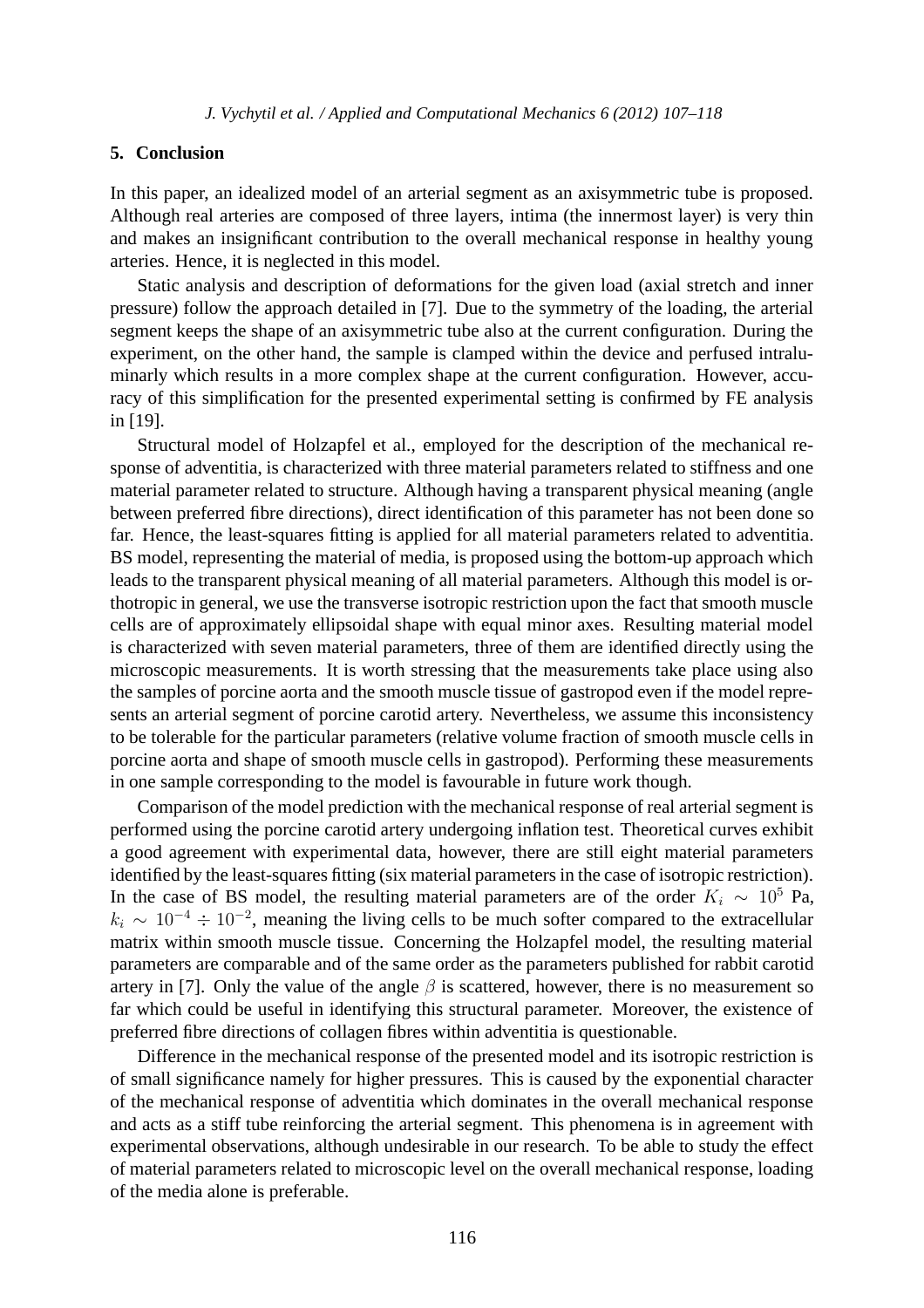Another goal for future studies is to increase the number of material parameters identified directly and not using the least-squares fitting. Also, the presented material model of media is a very drastic simplification of real soft tissue. Improvement of this model using for instance polymer chains instead of linear springs or embedding motor proteins might help in studying some effects related to microscopic level such as prestress or smooth muscle tissue activation.

#### **Acknowledgements**

The work has been supported by the grant project  $GACR$  106/09/0734 and the research project MSM 4977751303.

#### **References**

- [1] Bathe, M., A fluid-structure interaction finite element analysis of pulsatile blood flow through a compliant stenotic artery, Bachelor thesis, MIT, 1998.
- [2] Delfino, A., Stergiopulos, N., Moore, J. E., Meister, J.-J., Residual strain effects on the stress field in a thick wall finite element model of the human carotid bifurcation, Journal of Biomechanics 30(8) (1997) 777–786.
- [3] Chuong, C. J., Fung, Y. C., Three-dimensional stress distribution in arteries, Journal of Biomechanical Engineering 105 (1983) 268–274.
- [4] Ehret, A. E., Itskov, M., A polyconvex hyperelastic model for fiber-reinforced materials in application to soft tissues, Journal of Materials Science 42 (2007) 8 853–8 863.
- [5] Gasser, T. C., Ogden, R. W., Holzapfel, G. A., Hyperelastic modelling of arterial layers with distributed collagen fibre orientation, Journal of the Royal Society Interface 3 (2006) 15–35.
- [6] Hariton, I., deBotton, G., Gasser, T. C., Holzapfel, G. A., Stress-driven collagen fiber remodeling in arterial walls, Biomechanics and Modeling in Mechanobiology 6 (2007) 163–175.
- [7] Holzapfel, G. A., Gasser, T. C., Ogden, R. W., A new constitutive framework for arterial wall mechanics and a comparative study of material models, Journal of Elasticity 61 (2000) 1–48.
- [8] Holeček, M., Moravec, F., Hyperelastic model of a material which microstructure is formed of "balls and springs", International Journal of Solids and Structures 43 (2006) 7 393–7 406.
- [9] Horny, L., Zitny, R., Chlup, H., Strain energy function for arterial walls based on limiting fiber extensibility, IFMBE Proceedings 22 (2008) 1 910–1 913.
- [10] Itskov, M., Ehret, A. E., Mavrilas, D., A polyconvex anisotropic strain-energy function for soft collagenous tissues, Biomechanics and Modeling in Mechanobiology 5 (2006) 17–26.
- [11] Kochova, P., Study of mechanical properties of smooth muscle tissue from cellular level, Ph.D thesis, University of West Bohemia in Pilsen, 2008.
- [12] Kočová, J., Overall staining of connective tissue and the muscular layer of vessels. Folia Morphologica 18 (1970) 293–295.
- [13] Lally, C., Reid, A. J., Prendergast, P. J., Elastic behavior of porcine coronary artery tissue under uniaxial and equibiaxial tension, Annals of Biomedical Engineering, 32 (10) (2004) 1 355–1 364.
- [14] Ogden, R. W., Non-linear elastic deformations, Dover Publications, New York, 1997.
- [15] Tonar, Z., Markoš, A., Microscopy and morphometry of integument of the foot of pulmonate gastropods Arion rufus and Helix pomatia. Acta veterinaria Brno 73 (2004) 3–8.
- [16] Tonar, Z., Kochová, P., Holeček, M., Janáček, J., Stereological assessment, mechanical measurement and computer modelling of smooth muscle, Materials Science Forum 567–568 (2007) 353–356.
- [17] Tonar, Z., Kochová, P., Janáček, J., Orientation, anisotropy, clustering, and volume fraction of smooth muscle cells within the wall of porcine abdominal aorta, Applied and Computational Mechanics 2 (2008) 145–156.